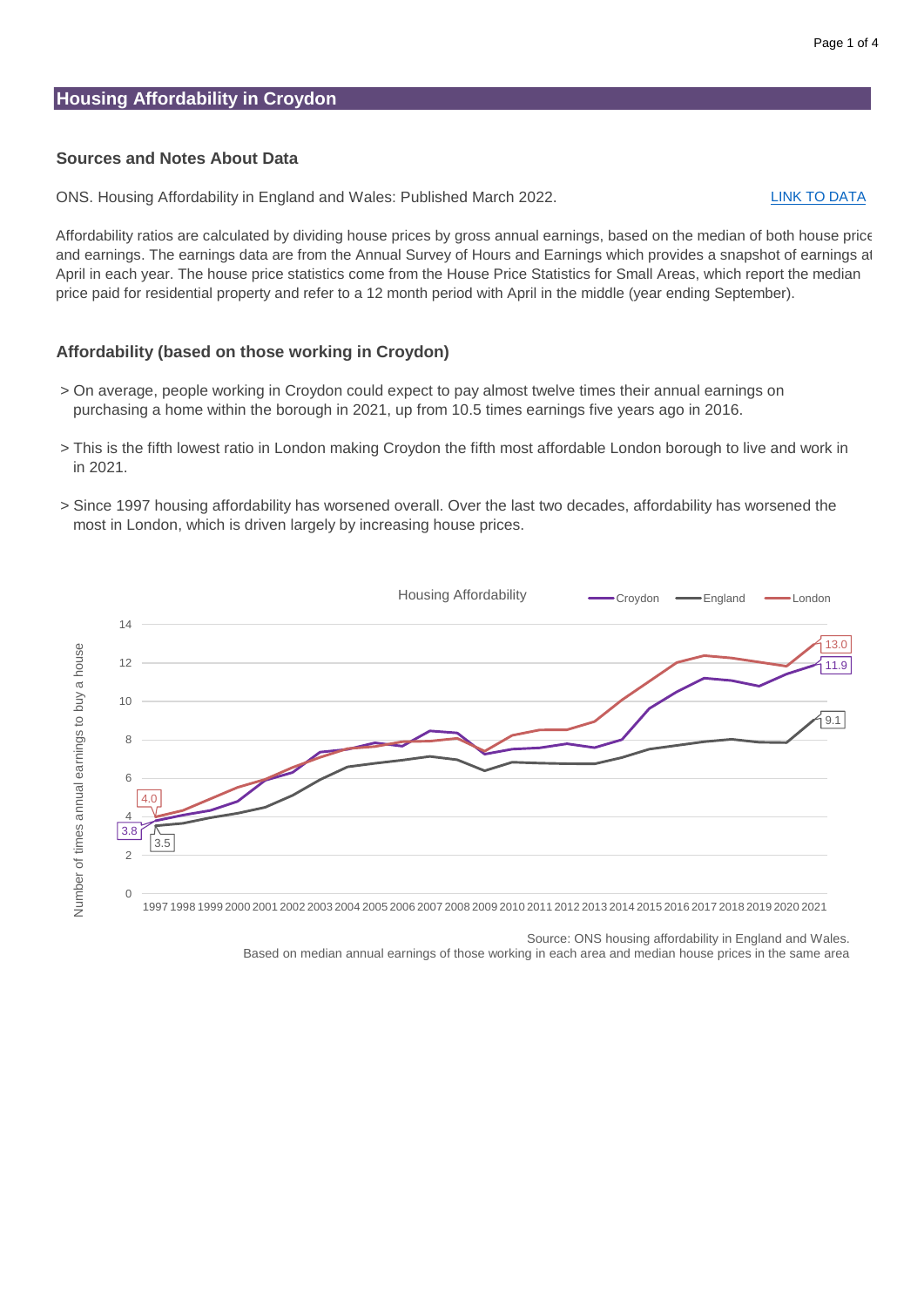#### **Earnings and House Prices**

- > Housing affordability has worsened over time throughout England and Wales owing to house prices increasing at a faster rate than earnings.
- > The same is true within Croydon where the median price paid for a residential property in 2021 was £415,000, an increase of 501% since 1997.
- > In contrast, individual annual earnings in 2021 of people working in Croydon were £34,925, an increase of 92% since 1997.
- > In the last year, earnings of people working in Croydon increased by 2% while house prices increased by 6% leading to a reduction in housing affordability compared to 2020.



### **New and Existing Dwellings**

- > In Croydon, unlike the rest of England, new housing is now more affordable than existing housing.
- > In 2021, those working in Croydon could expect to pay 11.7 times their median gross annual salary to buy a newly built property, and almost 12 times their annual earnings for an existing property.



existing dwellings in the same area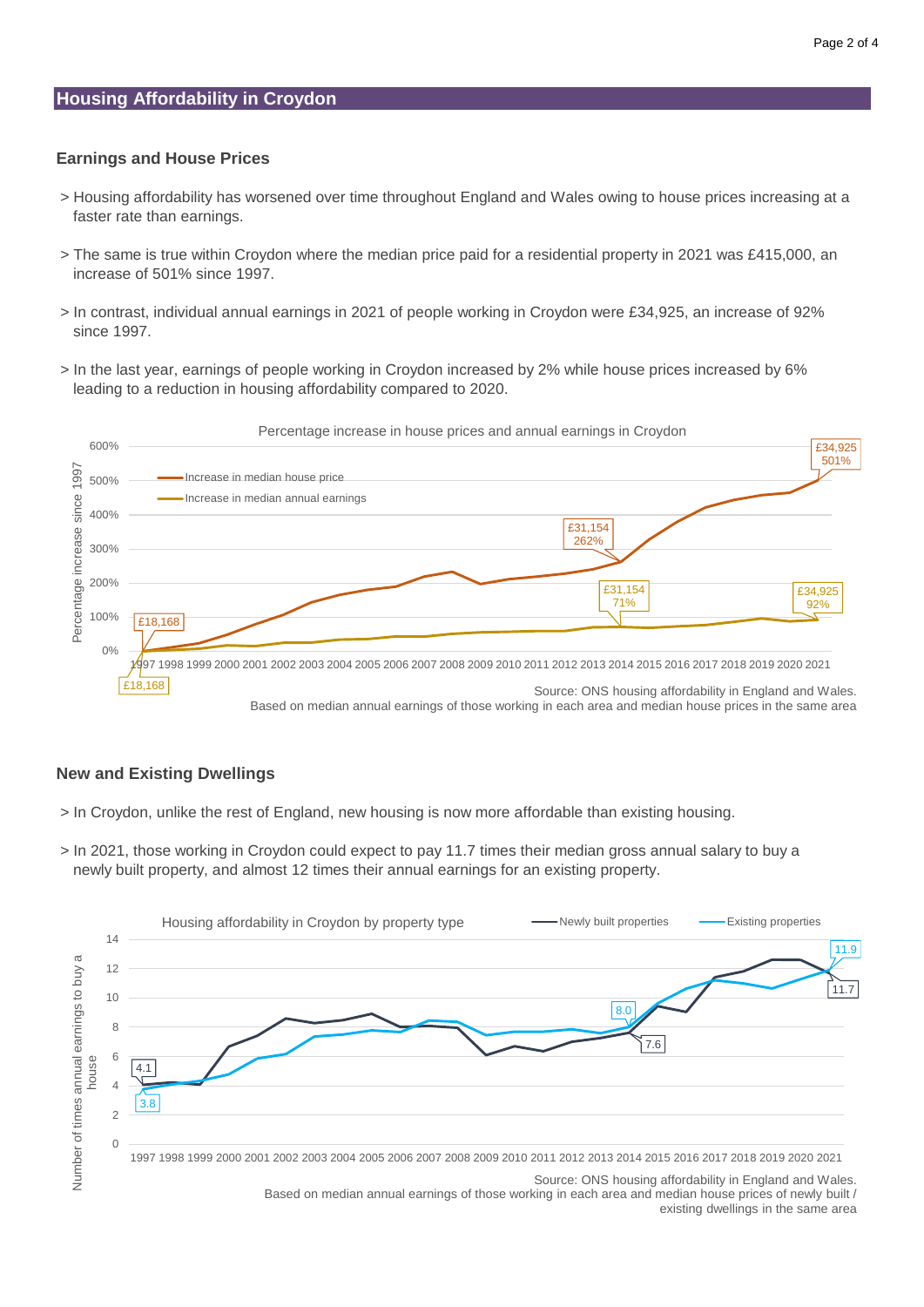#### **Affordability (based on those living in Croydon)**

- > On average, people living in Croydon could expect to pay almost eleven and a half times their annual earnings on purchasing a home within the borough in 2021, up from 10.2 times earnings five years ago in 2016.
- > This is the fourth lowest ratio in London making Croydon the fourth most affordable London borough to live in in 2021.
- > Since 2002 housing affordability has worsened overall. Over the last two decades, affordability has worsened the most in London, which is driven largely by increasing house prices.



Based on median annual earnings of those living in each area and median house prices in the same area